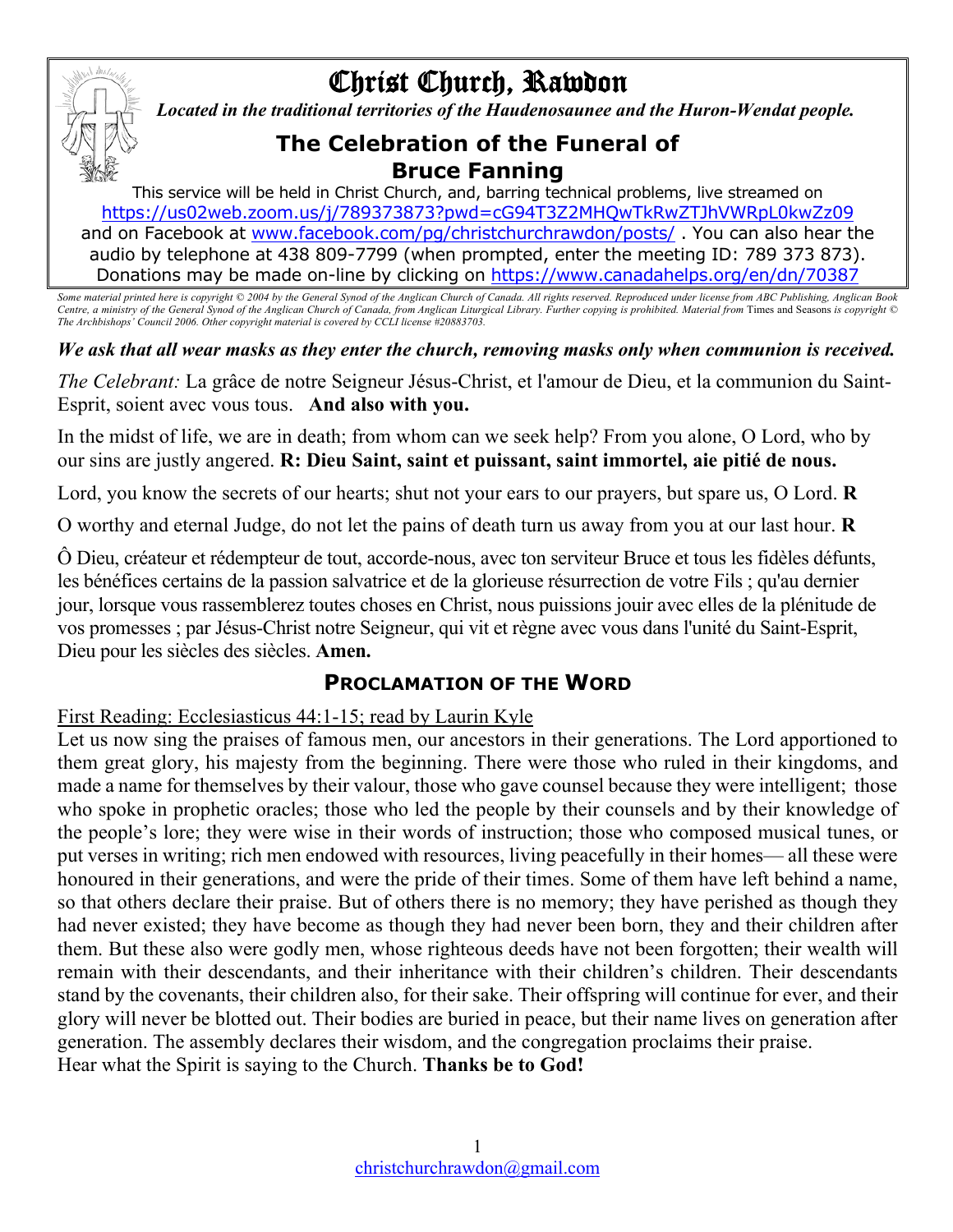#### Psalm 121, led by Laurin Kyle

#### *Refrain:* **Mon aide vient du Seigneur, le créateur du ciel et de la terre.**

I lift up my eyes to the hills; from where is my help to come? **R**

He will not let your foot be moved and he who watches over you will not fall asleep. **R** Behold, he who keeps watch over Israel shall neither slumber nor sleep; The Lord himself watches over you; **R** The Lord is your shade at your right hand, so that the sun shall not strike you by day, nor the moon by night. **R** The Lord shall preserve you from all evil; it is he who shall keep you safe. The Lord shall watch over your going out and your coming in, from this time forth for evermore. **R. Amen.**

*Gospel Processional: Amazing Grace*

| Amazing grace! How sweet the sound | Le Bon Dieu m'a ouvert le ciel.   |
|------------------------------------|-----------------------------------|
| That saved a wretch like me!       | Son Fils est mort pour moi.       |
| I once was lost, but now am found; | C'est grâce à Jésus, mon Sauveur, |
| Was blind, but now I see.          | Que j'ai reçu la foi.             |

*The Celebrant:* Le seigneur soit avec vous. **Et aussi avec vous.**

The Holy Gospel of our Lord Jesus Christ according to John [14:1-6,18-19,27]. **Glory to you, Lord Jesus Christ.** Jesus said to them, 'Do not let your hearts be troubled. Believe in God, believe also in me. In my Father's house there are many dwelling-places. If it were not so, would I have told you that I go to prepare a place for you? And if I go and prepare a place for you, I will come again and will take you to myself, so that where I am, there you may be also. And you know the way to the place where I am going.' Thomas said to him, 'Lord, we do not know where you are going. How can we know the way?' Jesus said to him, 'I am the way, and the truth, and the life. No one comes to the Father except through me. 'I will not leave you orphaned; I am coming to you. In a little while the world will no longer see me, but you will see me; because I live, you also will live. 'I have said these things to you while I am still with you. But the Advocate, the Holy Spirit, whom the Father will send in my name, will teach you everything, and remind you of all that I have said to you. Peace I leave with you; my peace I give to you. I do not give to you as the world gives. Do not let your hearts be troubled, and do not let them be afraid. The Gospel of Christ. **Praise to you, Lord Jesus Christ.**

*Gospel Recessional Hymn: Amazing Grace*

| Through many dangers, toils and snares,  | De tous les dangers de la vie,       |
|------------------------------------------|--------------------------------------|
| I have already come;                     | La grâce est mon abri.               |
| Tis grace hath brought me safe thus far, | C'est cette même grâce qui m'amènera |
| And grace will lead me home.             | Aux portes du paradis                |

*The Eulogy: Annik fera l'hommage en français, Emilie will offer a eulogy in English. The Sermon: the Rev. Rodney Clark*

*Levons-nous et confessons la foi de notre baptême, disant:*

**Je crois en Dieu, le Père tout-puissant, créateur du ciel et de la terre. Je crois en Jésus-Christ, son Fils unique, notre Seigneur, qui a été conçu du Saint-Esprit et est né de la vierge Marie. Il a souffert sous Ponce Pilate, a été crucifié, est mort et a été enseveli ; Il est descendu en enfer. The third day he rose again from the dead. He ascended to heaven and is seated at the right hand of God the Father almighty. From thence he will come to judge the living and the dead. I believe in the Holy Spirit, the Holy Catholic church, the communion of saints, the forgiveness of sins, the resurrection of the body, and the life everlasting. Amen.**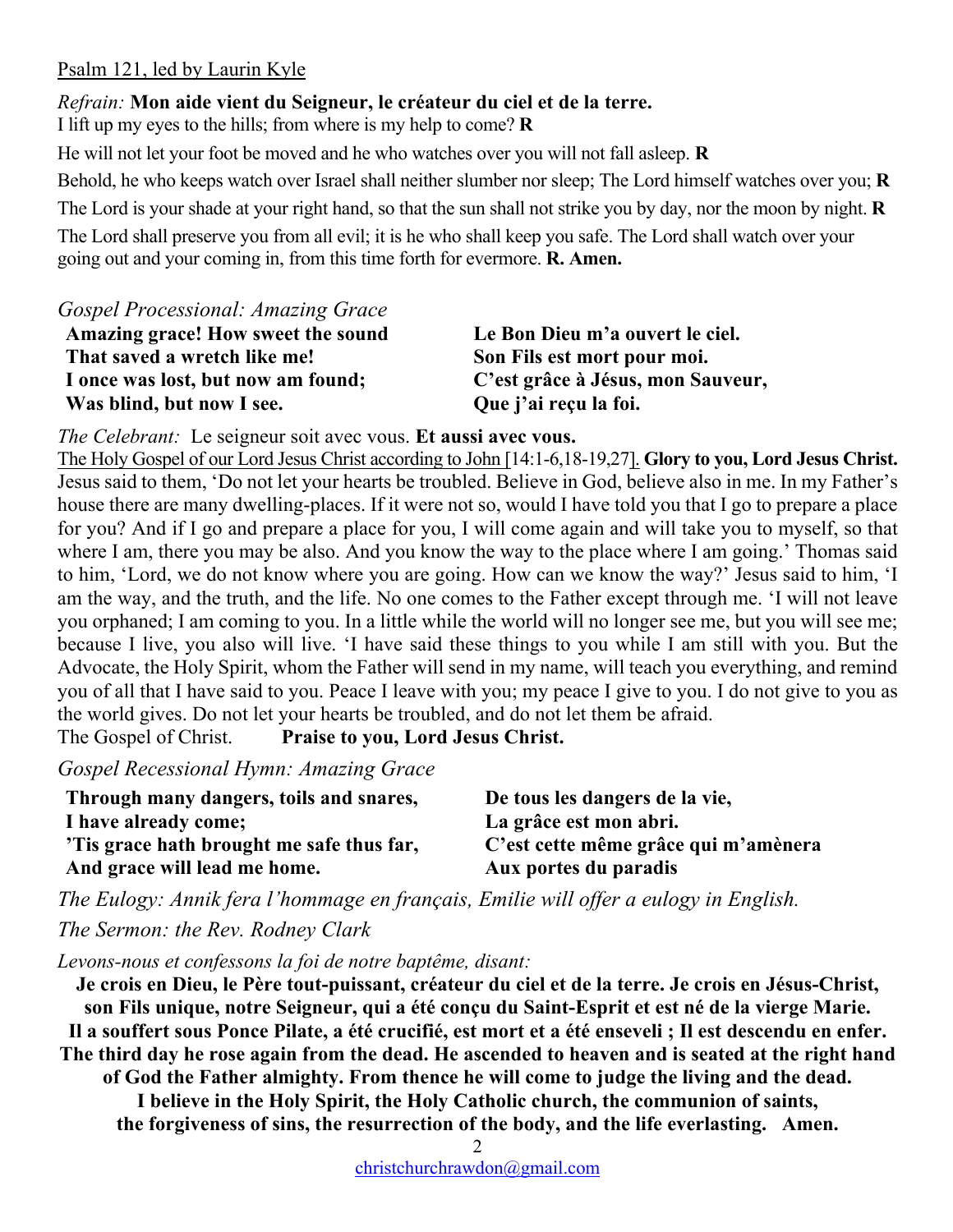### *Intercessions and Thanksgivings*

Almighty God, you have knit your chosen people together in one communion, in the mystical body of your Son, Jesus Christ our Lord. Give to your whole Church in heaven and on earth your light and your peace. **Écoute-nous, Seigneur. [R].**

Que tous ceux qui ont été baptisés dans la mort et la résurrection de Christ meurent au péché et ressuscitent en nouveauté de vie et puissions-nous avec lui traverser la tombe et la porte de la mort pour notre joyeuse résurrection. **R**

Accorde-nous qui sommes encore dans notre pèlerinage et qui marchons encore par la foi, que ton Saint-Esprit nous conduise dans la sainteté et la justice tous nos jours. **R**

Grant to your faithful people pardon and peace, that we may be cleansed from all our sins and serve you with a quiet mind. **R**

Grant to all who mourn a sure confidence in your loving care that casting all their sorrow on you, they may know the consolation of your love. **R**

Donne courage et foi à ceux qui sont endeuillés, afin qu'ils aient la force d'affronter les jours à venir dans le confort d'une espérance sainte et certaine, et dans l'attente joyeuse de la vie éternelle avec ceux qu'ils aiment. **R**

Accorde-nous la grâce de confier Bruce à ton amour indéfectible qui l'a soutenu dans cette vie. Reçois-le dans les bras de ta miséricorde et souviens-toi de lui selon la faveur que tu portes à ton peuple. **R. Amen.**

*Celebrant:* La paix du Seigneur soit toujours avec vous. **Et aussi avec toi.**

*Celebrant:* God of mercy, accept the worship we offer you this day. Increase, we pray, our faith, deepen our hope, and confirm us in your eternal love. We ask this in the name of Jesus Christ the Lord. **Amen.**

*Hymn at the preparation of the gifts: the Lord's my Shepherd*

| 1 The Lord's my shepherd; I'll not want.                                                                | For Thou art with me; and Thy rod  |
|---------------------------------------------------------------------------------------------------------|------------------------------------|
| He makes me down to lie                                                                                 | And staff my comfort still.        |
| in pastures green; he leadeth me                                                                        | 4 My table thou hast furnished     |
| the quiet waters by.                                                                                    | in presence of my foes.            |
| 2. My soul He doth restore again;                                                                       | My head thou dost with oil anoint, |
| And me to walk doth make                                                                                | and my cup overflows.              |
| Within the paths of righteousness,                                                                      | 5. Goodness and mercy all my life  |
| Even for His own Name's sake.                                                                           | <b>Shall surely follow me;</b>     |
| 3. Yea, though I walk in death's dark vale,                                                             | And in God's house forevermore     |
| Yet will I fear no ill;                                                                                 | My dwelling place shall be.        |
| $\mathbf{E}$ . $\mathbf{L}$ and $\mathbf{L}$ <b>D</b> and $\mathbf{L}$ is $\mathbf{L}$ and $\mathbf{L}$ |                                    |

*Eucharistic Prayer, Lutheran: Priest:* Le seigneur soit avec vous. *People:* **Et aussi avec vous.** *Priest:* Lift up your hearts. *People:* **We lift them to the Lord.**

Rendons grâce au Seigneur notre Dieu. **Il est juste d'exprimer nos remerciements et nos louanges.** It is truly good, right and salutary that we should at all times and in all places give thanks to you, holy Lord, almighty Father, everlasting, who in the multitude of your saints did surround us with so great a cloud of witnesses that we, rejoicing in their fellowship, may run with patience the race that is set before us and, together with them, may receive the crown of glory that does not fade away.